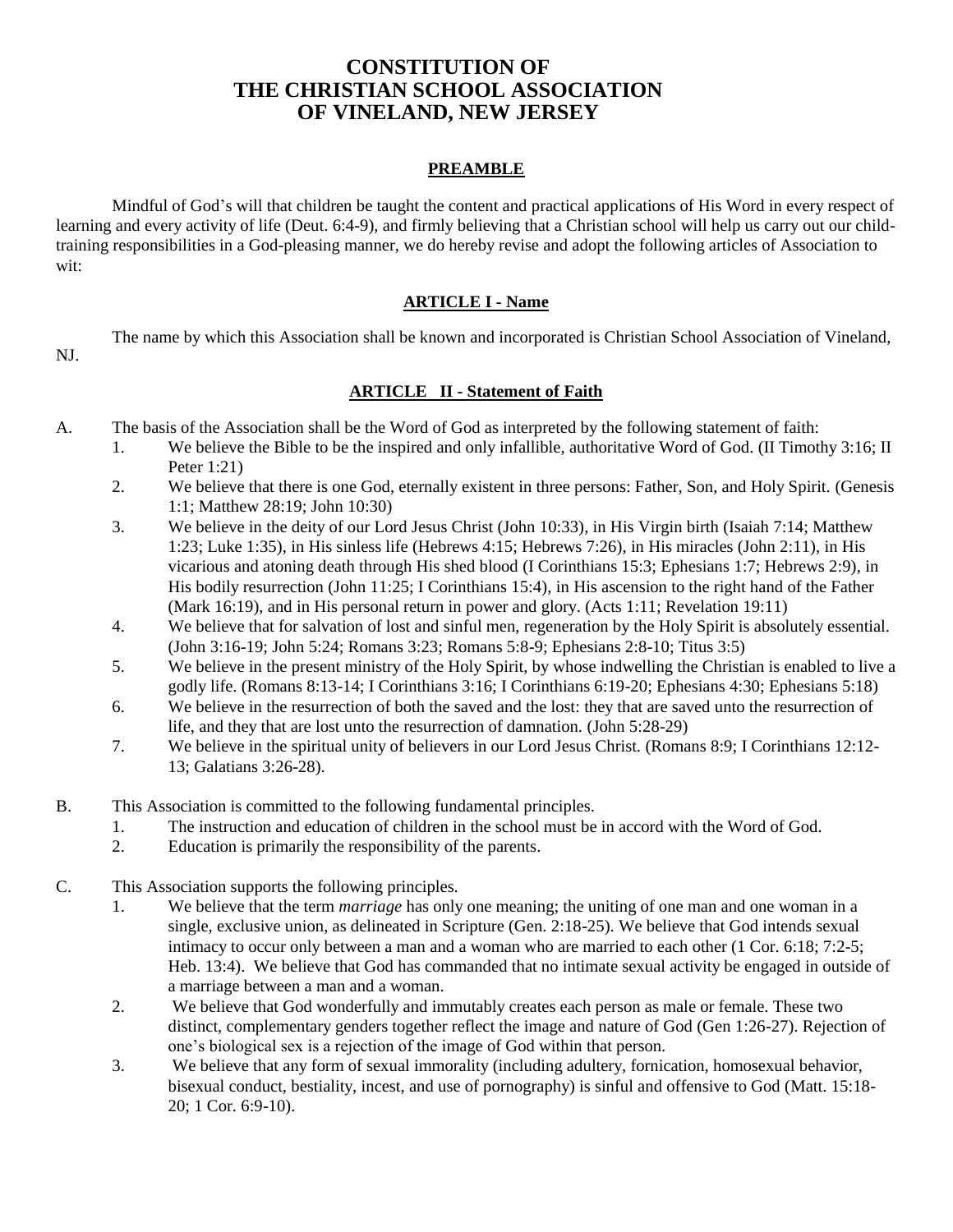### **ARTICLE III - Purpose**

The Association is charitable in its nature, and its purpose is to organize and operate, without profit, one or more private schools, which will give to the youth of the community instruction in all subjects usually taught in public and private schools. Such instruction is to be given in accordance with the tenets of Biblical Christian faith and this Constitution, to the end that the students may grow in grace and in the knowledge of God through our Lord Jesus Christ and become worthy citizens of our great nation.

### **ARTICLE IV - Membership**

A. Definition of Membership

The Members of this Association are those persons having membership rights in accordance with the provisions of these bylaws. A member shall be considered to be in good standing if there are no outstanding debts owed the school, nor is there any pending action with regard to his/her membership.

#### B. Qualifications of Members

- 1. Members of this Association must state that they believe Jesus Christ is God; He is the only means of salvation of sinners; and they have personally accepted Him as their Lord and Savior;
- 2. Members of this Association must subscribe annually to the provisions of the Statement of Faith;
- 3. Members of this Association must subscribe annually to the Purpose of this Constitution;
- 4. Parent(s) having a student(s) enrolled in CCS and meeting the above requirement will automatically, be members of the association;
- 5. Faculty, part time, and full time support staff, but not including temporary employees such as coaches, substitute teachers, and bus drivers, meeting the above requirements, shall automatically become members of the association.
- 6. Upon request, those who do not have a student enrolled in the school but meet the qualifications and submit a yearly financial contribution toward the annual budget of fifty dollars or more per family which shall be received by May  $15<sup>th</sup>$ , will be granted membership.
- 7. Members over the age of twenty-one shall have the right to vote at meetings of the Association and to hold office.
- C. Terms of Membership

The term of membership in the Association shall begin on the first day of a student's attendance at the school and last as long as the member has a student enrolled in the school, or from July 1 to June 30, for those not having students enrolled.

#### D. Voting Rights of Members

Each voting member present at a meeting shall be entitled to one vote on each matter submitted to a vote of members at that meeting. Proxy votes shall not be permitted. The voting members shall have the right to vote on those matters identified in this constitution as needing a vote by the association membership.

#### E. Termination of Membership

Membership will terminate in this Association on any of the following events, and for no other reasons:

- 1. Receipt by the Board of Directors of the written resignation of a member;
- 2. Failure to renew membership;
- 3. Death of Member;
- 4. For cause inconsistent with membership;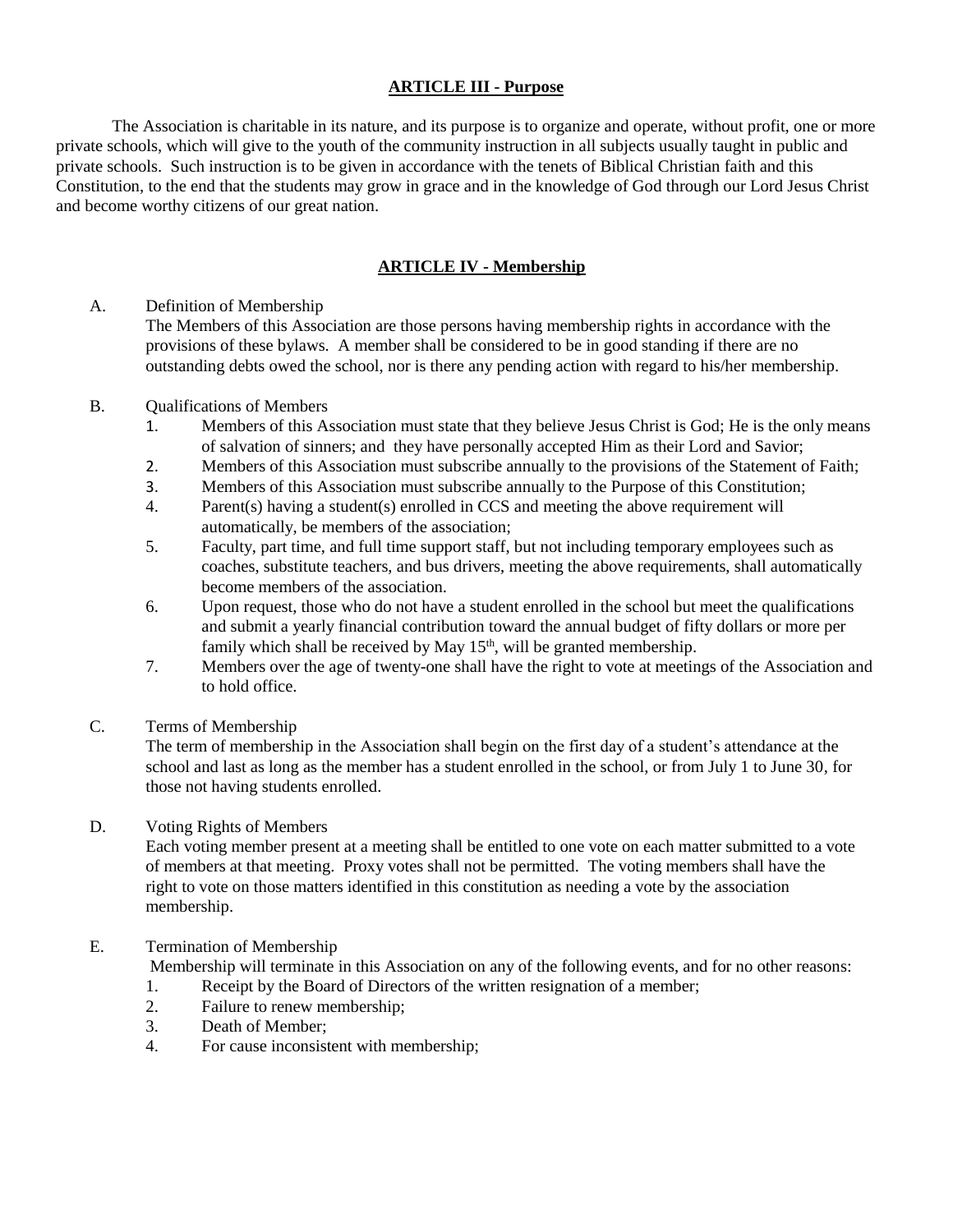### **ARTICLE V - Organization**

- A. The Association shall consist of all duly approved members.
- B. A Board of Directors consisting of twelve (12) persons shall direct and conduct the affairs of the Association and school. They shall be elected by the Association from among its voting membership at the annual meeting of the Association.
	- 1. The term of the office shall be three years, with 1/3 of the Board being elected annually for a three year term. Board members are eligible to succeed themselves. Vacancies occurring during the year may be filled by the Board until the next annual meeting, at which time a successor shall be elected to fill the unexpired term.
	- 2. No member of the Board of Directors may have contracts or conduct financial business with the school. No paid employee shall be eligible to serve on the Board of Directors. Any member of the Board of Directors must recuse himself/herself from discussions related to immediate family members.
	- 3. A member of the Board of Directors may not be removed from office except for unchristian walk of life or failure to fulfill Board responsibilities for a period of six months or more. Such action may only be taken by unanimous action of the other members at a meeting of the Board of Directors in which all current members were notified of that proposed action in advance.
	- 4. The chief school administrator shall be a non-voting member of the Board of Directors.
- C. The officers of the Board of Directors shall be the Officers of the Association. At its first meeting after the annual election of new Board members, the Board shall elect by ballot from among its members, a President, a Vice President, a Secretary, and a Treasurer. The term of the office shall be one year. These officers comprise the Executive Committee and shall be the legal representatives of the Association. They shall perform such duties as are required by law in the business and financial affairs of the Association.
- D. The Board for the Association shall have the responsibility to engage teachers, to acquire, hold and dispose of property (not Real Estate) and equipment, and to engage in such other activity as may be necessary to conduct its work.

Exceptions:

- 1. Any action to relocate the school (or schools) or dispose of real estate, must be ratified by a two-thirds vote of the Association members present at a meeting called for this purpose.
- 2. Any applications for a mortgage must be ratified by a two-thirds vote of the Association members present at the meeting called for this purpose.
- E. The Board shall hire the chief administrator of the school.

The administrator of the school shall be responsible for the operation of the school according to the policies established by the Board.

Questions regarding the administration of the school shall be referred to the chief school administrator. If the policies are to be reviewed or changed, this shall be done in Board meetings with the administrator present and participating.

# **ARTICLE VI - Election of Board of Directors**

A. The Nominating Committee shall consist of three (3) Board members whose terms do not expire in the current year and three (3) members from the Association. The three members from the Board, including the committee chair, shall be appointed by the Board president and approved by the Board of Directors. The three members from the Association shall be elected at the Association meeting preceding the annual Board election. The Board president and the chief school administrator shall be non-voting members of the committee.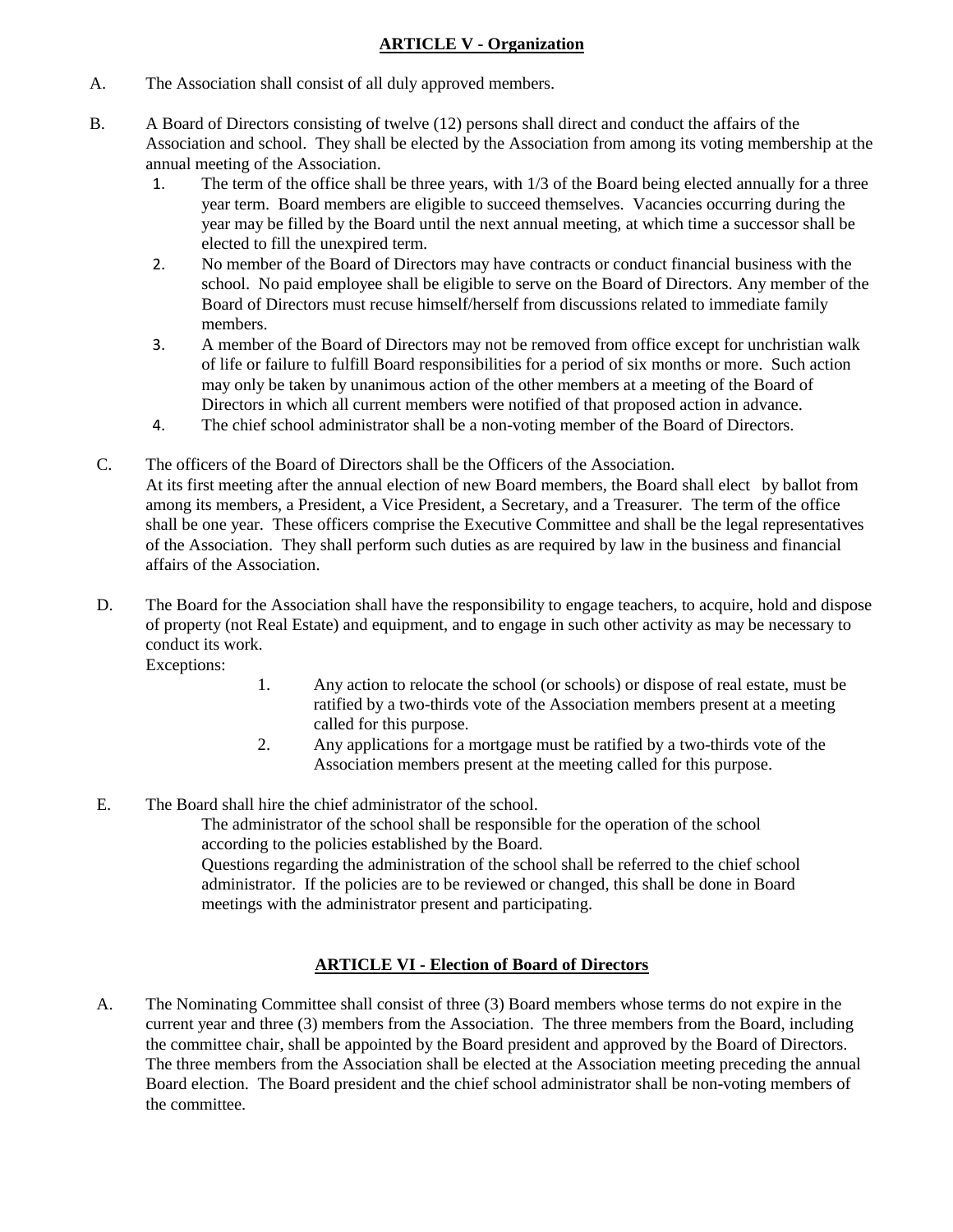B. Before the election, members to be elected to the Board shall give a statement to their convictions concerning Christian education.

They shall also state their agreement with the following statements: "*I undertake, as God shall give me strength, to endeavor to live in full obedience to God's will as it is set forth in the Scriptures, forsaking all ungodliness and worldly lust, walking in that holiness and temperance which will be an example unto the young and will adorn the doctrine of our Lord and Savior, Jesus Christ."*

They must be faithful members of or in active fellowship with a church or assembly whose doctrine is in agreement with these articles.

- C. Nominating Committee Procedures:
	- 1. On or before March 15<sup>th</sup>, the Nominating Committee shall mail nominating forms to all present members of the Association. These forms shall ask for the proposed person's qualifications, two references, and the person's church affiliation. The deadline for returning completed forms to the Nominating Committee is April 15<sup>th</sup>.
	- 2. The committee shall meet on or after April  $15<sup>th</sup>$  to begin selection and screening of nominees.
	- 3. Church affiliation shall have no bearing on the number of candidates from any one church, but rather an individual's total qualifications will be the prime consideration for selection.
	- 4. All names recommended according to the above procedure shall be screened and voted upon by the Nominating Committee, and a 2/3 majority of the committee will be required to place a person in nomination for the Board of Directors.
	- 5. The Nominating Committee shall be responsible to see that there is at least one person nominated for each open position. They shall contact all nominees for their consent to serve if they are elected.
	- 6. The nominations approved and submitted by the committee shall be mailed to all Association members at least seven (7) days before the election.
	- 7. The Nominating Committee is automatically discharged when its chair formally presents his report at the annual meeting.
	- 8. At the annual meeting the president of the Association shall be responsible for asking for the statements of the nominees as required in Article VI.

#### **ARTICLE VII - Duties of Officers**

- A. The president shall preside at all meetings of the Board and of the Association and perform the other duties generally incumbent upon the office. The president shall be directly responsible for supervising and counseling the chief school administrator of the school. The president is an ex-officio member of all committees and shall be notified of all meetings.
- B. The vice-president shall perform the duties of president in the latter's absence or disability.
- C. The secretary shall keep the minutes of the Board and Association, conduct the correspondence, and perform other duties associated with this office. The secretary shall be responsible for the preparation of the Annual Secretary's Report containing a roster of all employees, enrollment by grades, policies adopted during the year, and any significant events in the life of the school.
- D. The treasurer shall oversee the receipt of all funds from the members or from any other sources contributing to the maintenance of the school. The treasurer shall see that they are deposited to the credit of the Association in a bank designated by the Board. The treasurer shall oversee disbursement of such funds, as designated in the annual budget or by the Board of Directors. The treasurer and/or administrative staff responsible for disbursement of funds shall be bonded.

The books of the treasurer annually shall have an independent professional audit. The fiscal year of the Association shall begin July  $1<sup>st</sup>$  and end June  $30<sup>th</sup>$  the following year.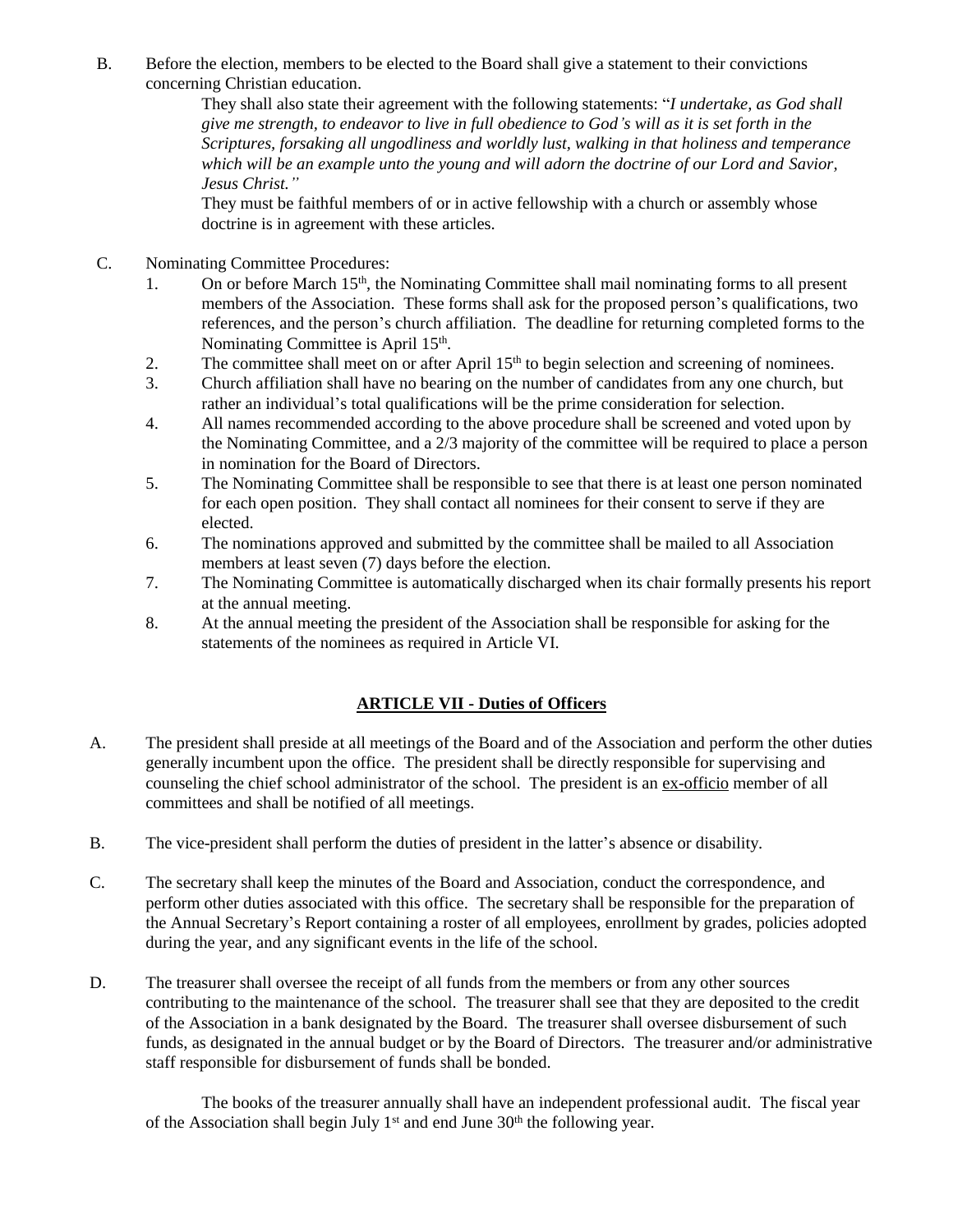### **ARTICLE VIII - Meetings**

- A. The annual meeting of the Association shall be held during the month of May each year. The date, time, and place shall be determined by the Board of Directors. At the Annual Meeting, the secretary of the Board shall render a report of the activity and progress of the school (or schools) during the past year; the treasurer of the Board shall make a report of financial matters; the annual election of Board members shall take place; and any other necessary business of the Association shall be conducted.
- B. The president of the Board shall call a special meeting if at least (10) ten percent of the voting members of the Association request it, or when scheduled by a majority vote of the members of the Board.
- C. At least seven days' notice shall be given in writing to all members of the Association in advance of all meetings. When notice has been given, those members who appear at the time and place specified shall constitute a quorum.
- D. The Board of Directors shall meet regularly. At least fifty percent, not counting ex-officio members, shall constitute a quorum. Special meetings shall be called by the president or at the request of three (3) members of the Board.

By majority vote, the board can conduct meetings and vote via an electronic or technological medium. The board must meet in person at least one time per school semester.

# **ARTICLE IX - Committees**

A. Committees as determined by the Board may be established. Such committees shall help the Board as it provides oversight in such areas as education, facilities, finance, and public relations, as well as other areas of school operation.

The president, with the counsel of the other officers, shall appoint the chair from the Board to committees approved by the Board.

- B. Committee chair shall have liberty to appoint their own committees subject to approval by the Board.
- C. A member of the school administration shall be a voting member of all Board committees. This member will supply information regarding school operations as requested and will evaluate the operating implications of all proposed policies and will be responsible for advising the Board concerning the securing and retention of all teachers.

# **ARTICLE X - Personnel**

- A. All principals, teachers, and other contracted personnel shall be appointed by the Board of Directors. All new faculty members and administrators must receive the unanimous vote of the Personnel Committee and the majority vote of the Board of Directors. All employees shall be appointed for such time, and under such conditions, and upon such salary as the Board of Directors may determine. All new teachers must be appointed for a term of one year. Reappointment will be made annually at the recommendation of the administration.
- B. All teachers and employees shall be appointed after they declare their unconditional acceptance of Articles II and III of this Constitution.
- C. Teachers shall be expected to maintain professional membership pertinent to their professional responsibilities as required by the Board of Directors. They shall attend meetings of the educational organizations when requested to do so by the administration.